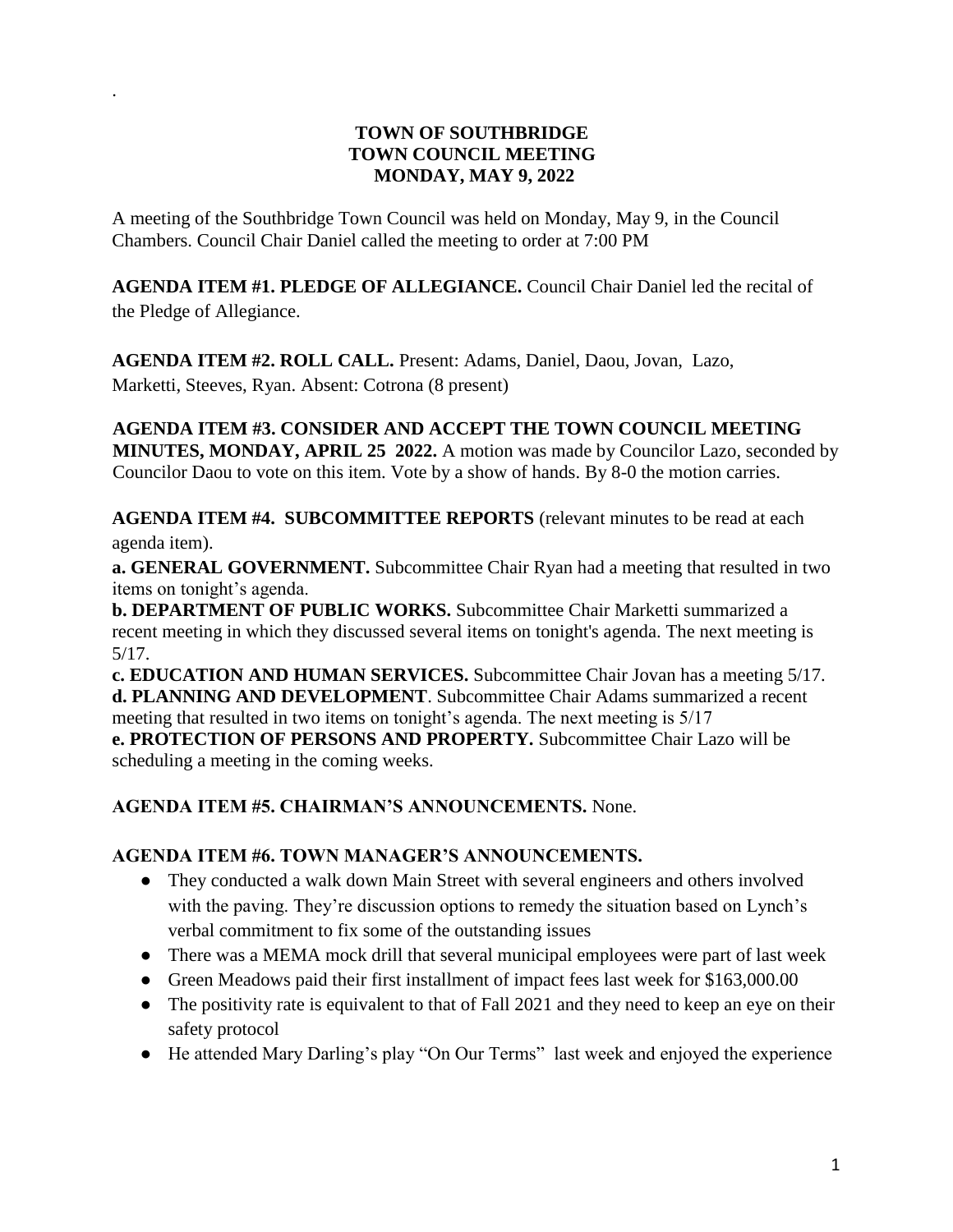### **AGENDA ITEM #7. PRESENTATION: UPDATE ON ARPA SUBCOMMITTEE**

**ACTIVITIES.** Councilor Adams summarized the work the committee has done thus far and thanked Councilor Steeves, Councilor Marketti, and Town Manager McCall

- They've met four times and have another one scheduled for 5/19
- They've documented wants and needs of the community and various departments
- Councilor Steeves suggested spreading the total amount of ARPA funding across multiple avenues to ensure the needs of the community are adequately met
- They'll be bringing several items to the Town Council in the near future and look forward to continue to meet to assess the best use of these funds

### **AGENDA ITEM #8. CITIZENS FORUM.** None

# **AGENDA ITEM #9. VOTE TO ACCEPT THE FY2022 AUTOMATED EXTERNAL DEFIBRILLATOR GRANT AWARD AND ALLOW THE TOWN MANAGER TO SIGN**

**ALL RELATED DOCUMENTS.** A motion was made by Councilor Ryan, seconded by Councilor Lazo to vote on this item Deputy Chief Hulyk summarized the grant process and looks forward to utilizing the funding. Vote by a show of hands. By 8-0 the motion carries.

## **AGENDA ITEM #10. VOTE TO APPROVE THE TOWN MANAGER'S RECOMMENDATION TO APPOINT KATELYN SPENCER OF WARREN, MA AS A SPECIAL TRAFFIC CONSTABLE FOR A 3-YEAR TERM EFFECTIVE**

**IMMEDIATELY THROUGH JUNE 30, 2024.** A motion was made by Councilor Lazo seconded by Councilor Daou to vote on this item. Chief Woodson spoke highly of Ms. Spencer and recommended her for this. He noted that there are currently 24 traffic constables if this appointment gets approved. Town Manager McCall is seeking updated guidance on making sure these positions are properly designated due to changes in guidance. Vote by a show of hands. By 8-0 the motion carries.

**AGENDA ITEM #11. VOTE TO APPROVE THE POLICE DEPARTMENT TRANSFER REQUEST FOR \$10,000.00 FROM ACCOUNT #001210-511000 SALARY TO ACCOUNT #001210-548000 MOTOR VEHICLE PARTS & ACCESSORIES TO COVER ANY OTHER UNEXPECTED EXPENSES FOR THE REMAINDER OF THE FISCAL YEAR, AND ALLOW THE TOWN MANAGER TO SIGN ALL RELATED DOCUMENTS.** A motion was made by Councilor Lazo, seconded by Councilor Steeves to vote on this item. Vote by a show of hands. Chief Woodson explained that there is a small balance in this account, therefore they'd like to transfer funds to cover unexpected repairs. He noted that any funds not used would be returned to the town general fund. By 8-0 the motion carries.

**AGENDA ITEM #12. VOTE TO APPROVE THE POLICE DEPARTMENT TRANSFER REQUEST FOR \$7,500.00 FROM ACCOUNT #001210-511000 SALARY TO ACCOUNT #001210-524100 REPAIR & MAINTENANCE OF MOTOR VEHICLE TO COVER ANY OTHER UNEXPECTED EXPENSES FOR THE REMAINDER OF THE FISCAL YEAR,**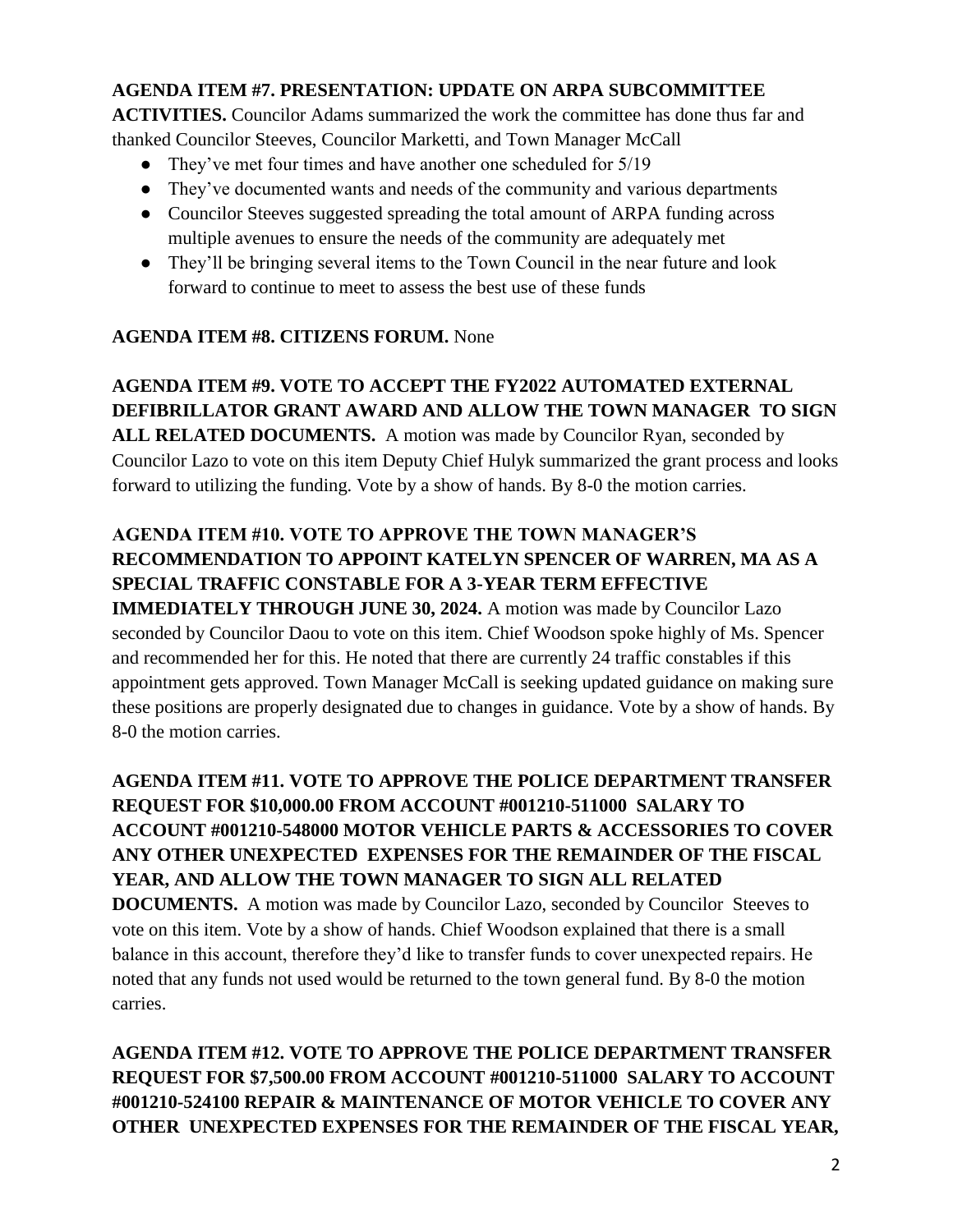### **AND ALLOW THE TOWN MANAGER TO SIGN ALL RELATED DOCUMENTS.** A

motion was made by Councilor Lazo, seconded by Councilor Ryan to vote on this item. Chief Woodson said this is similar to the previous item, but this is for in house repairs. Vote by a show of hands. By 8-0 the motion carries.

**AGENDA ITEM #13. VOTE TO APPROVE POLICE DEPARTMENT TRANSFER REQUEST FOR \$25,500.00 FROM ACCOUNT #001210-511000 SALARY TO ACCOUNT #001210-585500 OFFICE EQUIPMENT TO COVER THE COSTS ASSOCIATED WITH THE REPLACEMENT/UPGRADING OF THE COMPUTERS AT THE POLICE DEPARTMENT AND ALLOW THE TOWN MANAGER TO SIGN ALL RELATED DOCUMENTS.** A motion was made by Councilor Lazo, seconded by Councilor Steeves to vote on this item. Chief Woodson said there was a serious IT issue at the station in February and they are now working with a private IT vendor that has made recommendations to ensure their operations are secure. This money is available because they are budgeted for 38 fulltime police officers and have not had that amount in quite some time, therefore they'd like to put the money to good use. Councilor Marketti understands and supports the need, but recommended they look to fund capital expenses in the future. Vote by a show of hands. By 8-0 the motion carries.

**AGENDA ITEM #14. VOTE TO APPROVE APPLYING FOR THE 2022 MASS TRAILS GRANT APPLICATION FOR \$500,000 TO HELP DESIGN AND CONSTRUCT THE QUINEBAUG VALLEY RAIL TRAIL AND ALLOW THE TOWN MANAGER TO SIGN**  ANY RELATED DOCUMENTS. A motion was made by Councilor Ryan, seconded by Councilor Steeves to vote on this item. CDBG Coordinator Peg Dean noted that this item compliments the EDA grant they applied for that they are still awaiting approval for. It is expected they apply for this one as well, which is why they are pursuing this grant. Councilor Marketti said the rail trail design and construction numbers keep changing every time they discuss it and he is still hesitant since the town is accepting all liability of the project. Councilor Adams feels they've been adequately briefed on how the money is being used and where it is coming from. Councilor Steeves asked when they could expect to hear back on this grant decision, Ms. Dean believes they will hear back in November. Councilor Jovan clarified that the project cost is \$4.1M. Ms. Dean thanked the State for stepping up to help Vote by roll call. Councilors in favor: Adams, Daniel, Daou, Jovan, Lazo, Steeves, Ryan. By 7-1 the motion was carried with Marketti opposing.

### **AGENDA ITEM #15. AMENDMENTS TO SOUTHBRIDGE ZONING MAP TO CHANGE THE FOLLOWING:**

**A. CHANGING 333 EAST MAIN STREET THROUGH 505 EAST MAIN STREET FROM MANUFACTURING TO GENERAL BUSINESS. B. CHANGING 1, 6, AND 28 SANDERDALE ROAD AND MAP 44, LOT 17 FROM MANUFACTURING TO GENERAL BUSINESS. C. CHANGING 23, 27, 31, AND 35 GOLF STREET FROM MANUFACTURING TO R2. D. CHANGING 39 OLD WOOD STOCK ROAD FROM MANUFACTURING TO R2.**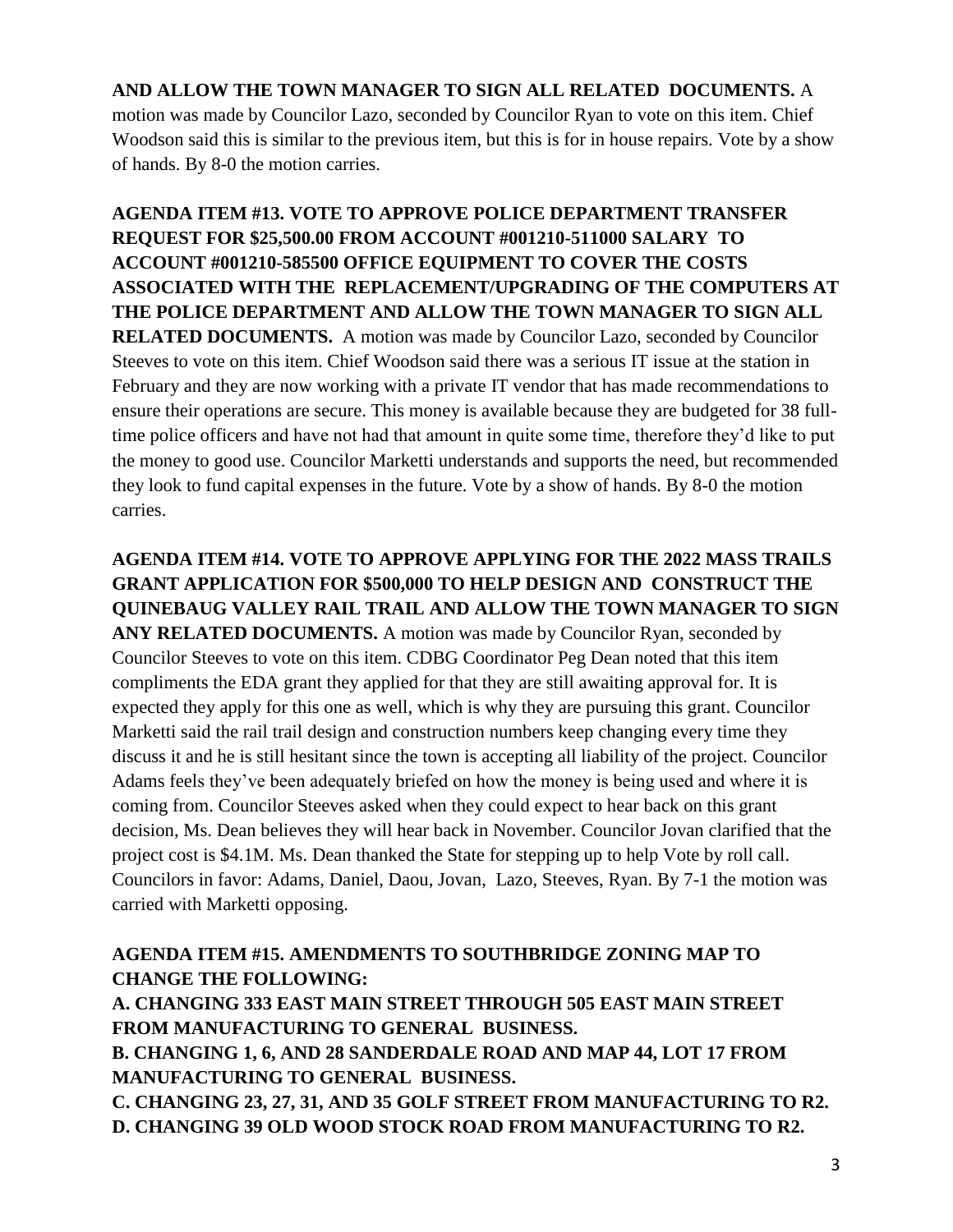## **E. CHANGING 70, 78 JENNISON STREET FROM OFFICE RESEARCH TO R2. F. CHANGING MAP 44, LOT 29, AND 37 (KINGSLEY STREET) FROM OFFICE RESEARCH TO R2. G. CHANGING 72 DOUTY STREET, AND MAP 44, LOTS 47, 55, AND 56 (DOUTY STREET) FROM OFFICE RESEARCH TO MANUFACTURING. H. CHANGING 66, 73, 94, 105, 121, 126, 134, AND 234 ASHLAND AVENUE FROM OFFICE RESEARCH TO MANUFACTURING.**

#### **FIRST READING 05/09/2022**

Councilor Marketti noted that several people spoke up with concerns at the public hearing, but he didnt see some of those changes reflected in this bylaw. Town Planner Eric Rumsey said the Planning Board met on April 20 and voted to revert the proposal on 53 and 59 Golf Street to have them remain in manufacturing. They looked at 23 Golf Street, but the votes were not there to keep it as Manufacturing for several reasons including the neighborhood, lack of parking, and lack of amenities. He also noted that it would create spot zoning, which is something they were trying to remedy with these changes. George S. of Theresa Ave spoke in opposition of the change from manufacturing to residential for the whole area and said many other residents did as well. He's concerned with the fact that the residents in the neighborhood were complaining about the lack of being informed on the changes, not so much with the changes themselves. It is his belief that the board has created spot changing here and asks that the Council refer this back to the Planning Board or the appropriate subcommittee for further discussion. Councilor Lazo isn't in favor of bringing this back to the subcommittee because he thinks the Council should work through it now since the Planning Board has already done their part. He believes the more you get rid of manufacturing and the more you go into residential, it leads to problems on the industrial side for businesses to come into Southbridge. Councilor Daou supports the work the Planning Board did and thinks it looks very clean. Councilor Steeves made a recommendation for isolating an area for general business North of Golf Street. Councilor Lazo understands the suggestion but said that the neighborhood has a facility built for manufacturing from when Stanco originally built it. He doesn't believe they should take the zoning away from that building that was structured for that specific purpose. Councilor Jovan is glad they were able to get more information on this tonight, he believes himself and others may need to digest the information and do some research themselves before making changes to this at the next meeting/ reading of the Bylaw.

**AGENDA ITEM #16. VOTE TO ACCEPT THE WARRANT FOR THE TOWN ELECTION ON TUESDAY JUNE 14, 2022.** A motion was made by Councilor Lazo, seconded by Councilor Ryan to vote on this item. Vote by a show of hands. By 8-0 the motion carries.

**AGENDA ITEM #17. ORDERED: THAT \$570,000.00 IS APPROPRIATED TO WEST STREET WATER MAIN IMPROVEMENTS THAT TO MEET THIS APPROPRIATION THE TREASURER WITH THE APPROVAL OF THE TOWN MANAGER IS AUTHORIZED TO BORROW \$570,000.00 UNDER CHAPTER 44 OF THE GENERAL LAWS, OR PURSUANT TO ANY OTHER ENABLING AUTHORITY, AND TO ISSUE BONDS OR NOTES THEREFORE. ANY PREMIUM RECEIVED BY**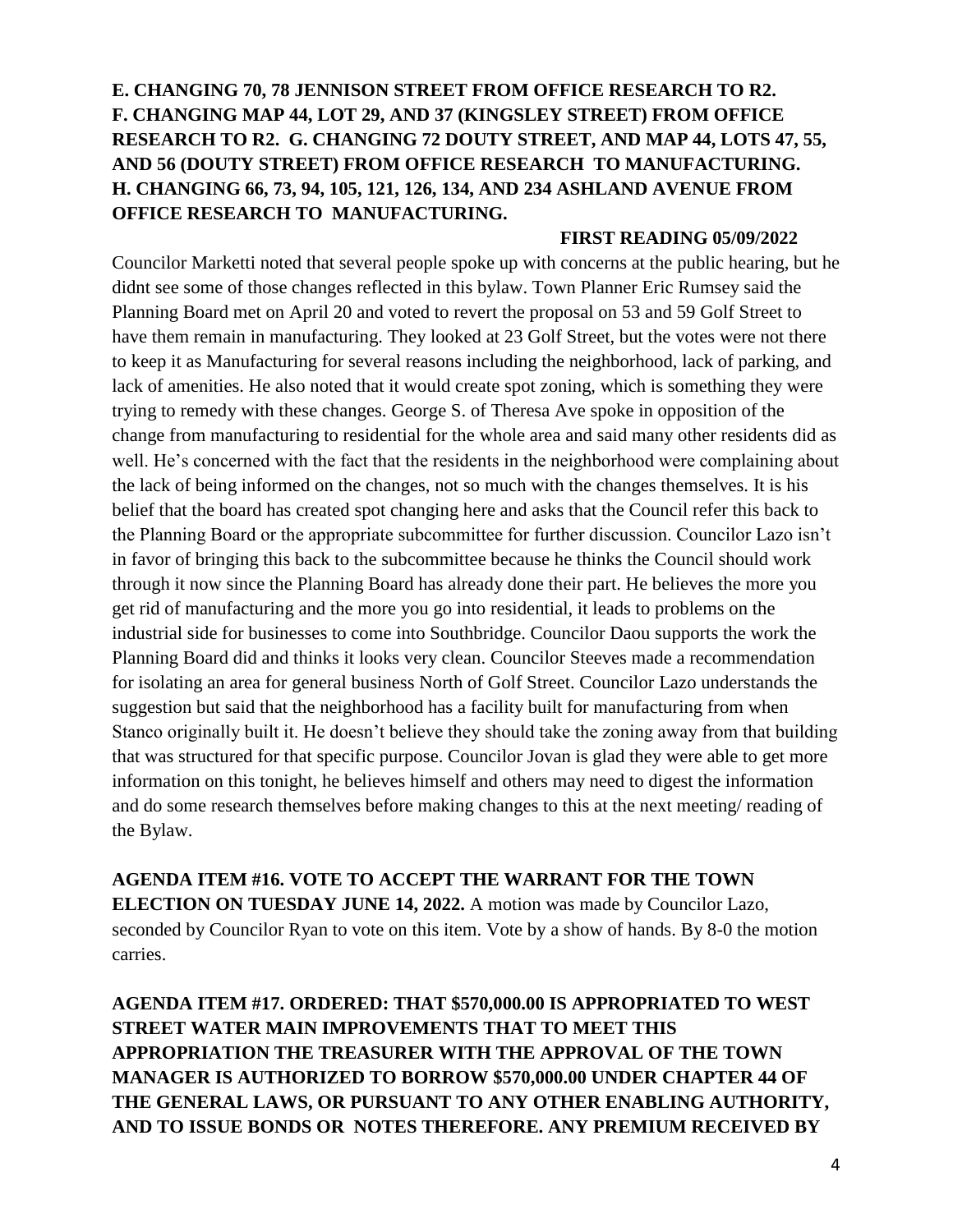**THE TOWN UPON THE SALE OF ANY BONDS OR NOTES APPROVED BY THIS VOTE, LESS ANY SUCH PREMIUM APPLIED TO THE PAYMENT OF THE COSTS OF ISSUANCE OF SUCH BONDS OR NOTES, MAY BE APPLIED TO THE PAYMENT OF COSTS APPROVED BY THIS VOTE IN ACCORDANCE WITH CHAPTER 44, SECTION 20 OF THE GENERAL LAWS, THEREBY REDUCING THE AMOUNT AUTHORIZED TO BE BORROWED TO PAY SUCH COSTS BY A LIKE AMOUNT.** 

#### **2/3 ROLL CALL VOTE REQUIRED**

A motion was made by Councilor Ryan, seconded by Councilor Steeves to vote on this item. Ms. Blakeley said this item is for bonding of the water portion of the project. Ms. Blakeley said there is a water bond, sewer bond, request for free cash, approved CDBG funds, and a few other funding sources for this project. Councilor Marketti said the project in its entirety did go to subcommittee but the next four agenda items were not on the DPW subcommittee agenda and he'd prefer they refer all of them back to the subcommittee to be fully vetted. Ms. Blakeley said these are time sensitive and they have a bid that can only be held for a number of days. Since pricing can go up fast, she'd recommend they move on this contract fast for that purpose and the purpose of moving this along at an efficient rate. Councilor Lazo agrees with Councilor Marketti, but will vote to approve these time sensitive bids to move them forward. Councilor Jovan noted that these items are just written out to approve the funding mechanisms since the DPW did vote favorably on the project itself. There was discussion on how to handle items and funding mechanism discussions in the future.

Motion: Vote to move the question. A motion to move the question was made by Councilor Jovan, seconded by Councilor Ryan. Vote by show of hands. By 6-2 the motion carried with Lazo and Marketti opposing.

Vote by roll call on the item. Those favor: Adams, Daniel, Daou, Jovan, Lazo, Steeves, Ryan. By 7-1 the motion was carried with Marketti opposing.

## **18. ORDERED: THAT \$500,000.00 IS APPROPRIATED TO WEST STREET SEWER MAIN IMPROVEMENTS THAT TO MEET THIS APPROPRIATION THE TREASURER WITH THE APPROVAL OF THE TOWN MANAGER IS AUTHORIZED TO BORROW \$500,000.00 UNDER CHAPTER 44 OF THE GENERAL LAWS, OR PURSUANT TO ANY OTHER ENABLING AUTHORITY, AND TO ISSUE BONDS OR NOTES THEREFORE. ANY PREMIUM RECEIVED BY THE TOWN UPON THE SALE OF ANY BONDS OR NOTES APPROVED BY THIS VOTE, LESS ANY SUCH PREMIUM APPLIED TO THE PAYMENT OF THE COSTS OF ISSUANCE OF SUCH BONDS OR NOTES, MAY BE APPLIED TO THE PAYMENT OF COSTS APPROVED BY THIS VOTE IN ACCORDANCE WITH CHAPTER 44, SECTION 20 OF THE GENERAL LAWS, THEREBY REDUCING THE AMOUNT AUTHORIZED TO BE BORROWED TO PAY SUCH COSTS BY A LIKE AMOUNT.**

#### **2/3 ROLL CALL VOTE REQUIRED**

A motion was made by Councilor Ryan, seconded by Councilor Steeves to vote on this item. Councilor Marketti asked for more clarification on this item, Town Manager McCall explained that they already have secured some funding for this and they are looking for additional funds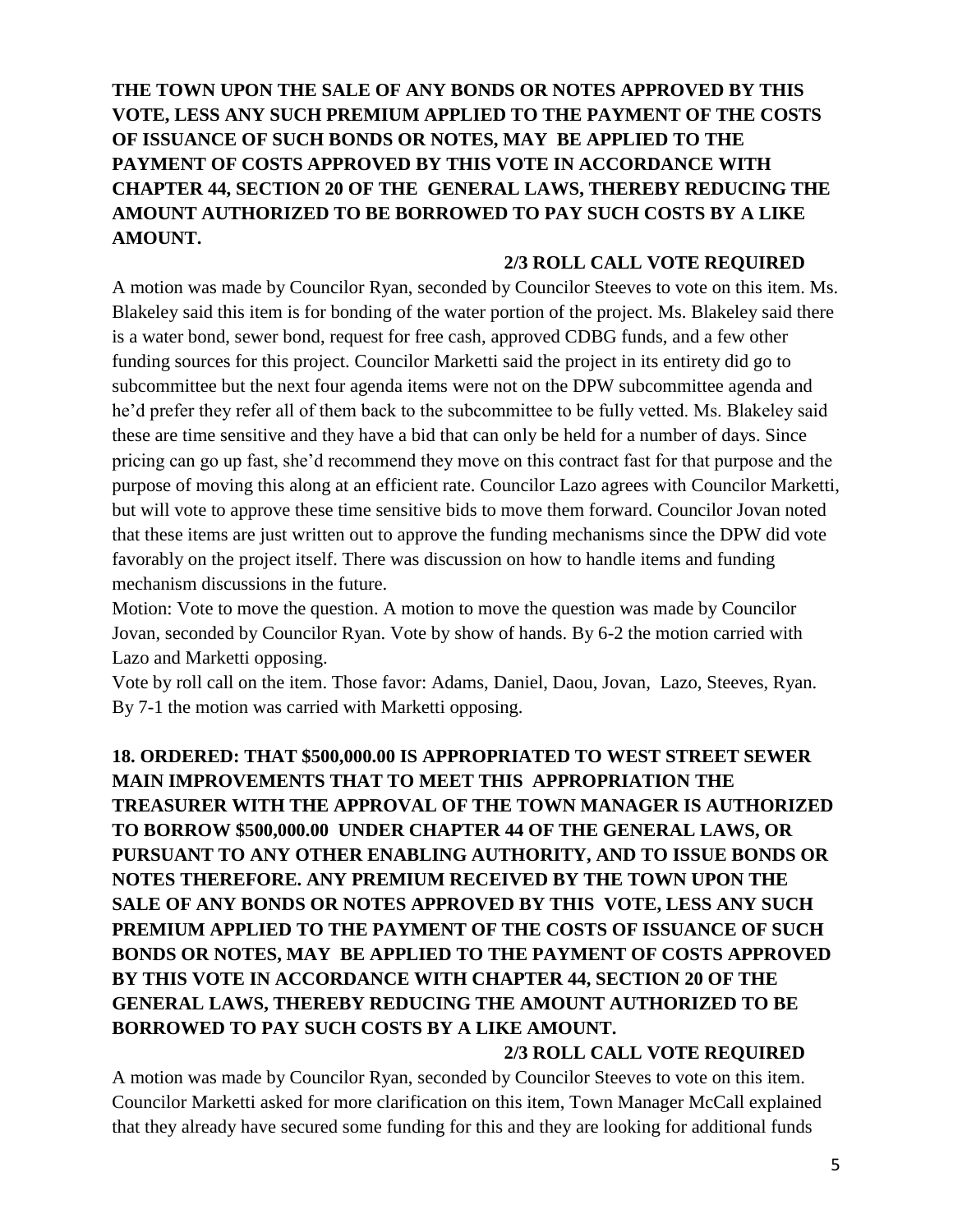Vote by roll call on the item. Those favor: Adams, Daniel, Daou, Jovan, Lazo, Steeves, Ryan. By 7-1 the motion was carried with Marketti opposing.

**AGENDA ITEM #19. VOTE TO APPROVE THE WATER DEPARTMENT TRANSFER REQUEST FOR \$365,000.00 FROM FUND 0610 WATER RETAINED EARNINGS TO PROJECT #63700 WEST STREET WATER MAIN REPLACEMENT INCREASING AVAILABLE FUNDS FOR THE WEST STREET IMPROVEMENTS PROJECT, AND ALLOW THE TOWN MANAGER TO SIGN ALL RELATED DOCUMENTS.** A motion was made by Councilor Ryan, seconded by Councilor Daou to vote on this item. Vote by roll call on the item. Those favor: Adams, Daniel, Daou, Jovan, Lazo, Marketti, Steeves, Ryan. By 8-0 the motion carries.

**AGENDA ITEM #20. VOTE TO APPROVE THE WATER DEPARTMENT TRANSFER REQUEST FOR \$500,000.00 FROM FUND 0001 FREE CASH TO PROJECT #64846 WEST STREET INFRASTRUCTURE IMPROVEMENTS INCREASING AVAILABLE FUNDS FOR THE WEST STREET IMPROVEMENTS PROJECT TO ALLOW FOR THE AWARD OF THE CONTRACT, AND ALLOW THE TOWN MANAGER TO SIGN**  ALL **RELATED DOCUMENTS.** A motion was made by Councilor Ryan, seconded by Councilor Daou to vote on this item. Town Manager McCall said initially they thought they would fund this with ARPA funds, but they felt utilizing free cash would be the best avenue for now and return it in the event that they do get ARPA funds for it in the future. Councilor Adams said they will be addressing this at the next ARPA ad hoc committee meeting on May 19. Vote by roll call on the item. Those favor: Adams, Daniel, Daou, Jovan, Lazo, Steeves, Ryan. By 7-1 the motion was carried with Marketti opposing.

**AGENDA ITEM #21. VOTE TO RATIFY THE CONTRACT WITH LUDLOW CONSTRUCTION FOR WEST ST INFRASTRUCTURE IMPROVEMENTS PROJECT FOR \$3,108,577 TO BE FUNDED FROM WATER, SEWER, CDBG, AND CHAPTER 90 AND ALLOW THE TOWN MANAGER TO SIGN ASSOCIATED CONTRACT DOCUMENTS ONCE COMPLETED.** A motion was made by Councilor Ryan, seconded by Councilor Steeves to vote on this item. Vote by a show of hands. By 8-0 the motion carries.

**AGENDA ITEM #22. VOTE TO RATIFY CONTRACT WITH BSC GROUP FOR ENGINEERING DESIGN SERVICES FOR RIVER & CRANE ST INFRASTRUCTURES IMPROVEMENTS IN THE AMOUNT NOT TO EXCEED \$255,000 AS SUBMITTED IN THE QUOTE DATED APRIL 27, 2022. FUNDING TO BE PROVIDED FROM WATER CAPITAL AND CHAPTER 90.** A motion was made by Councilor Ryan, seconded by Councilor Steeves to vote on this item. Vote by a show of hands. By 8-0 the motion carries.

**AGENDA ITEM #23. VOTE TO APPROVE USING EXCESS FUNDS IN THE DPW SALARY AND WAGE ACCOUNT 01499-511000 TO HIRE FOR THE NEW POSITION OF MAINTENANCE MAN/EQUIPMENT OPERATOR INCLUDED IN THE FY23 BUDGET CONTINGENT OF FUNDING OF THE POSITION. THE COST TO FUND**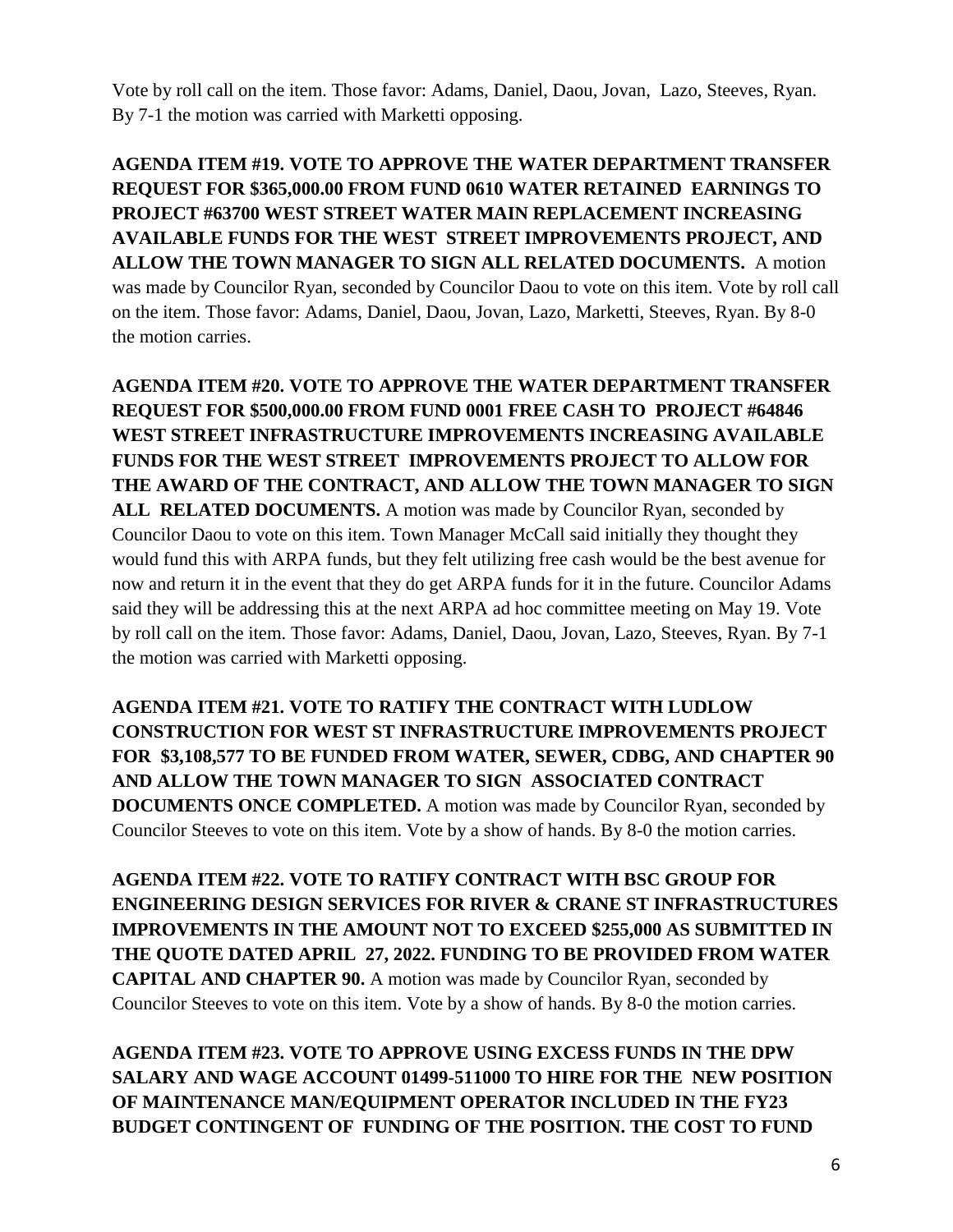### **THE NEW EMPLOYEE FROM MAY 24 TO THE END OF JUNE, WOULD BE \$5731.20 (6 WEEKS) BASED ON THE CURRENT UNION CONTRACT.** A motion was

made by Councilor Ryan, seconded by Councilor Daou to vote on this item. Councilor Marketti voted against this at the subcommittee because he thinks hiring decisions should come before the Town Council first and that the documentation should include a name, resume, and more details before the vote on hiring. Town Manager McCall noted that the cost to fund the employee through the end of the fiscal year is included here and the FY23 budget will be voted on at the next regular meeting. They do have a candidate they're interested in moving forward with, therefore if this was approved they would look to hire that person. Councilor Jovan is concerned with voting on this item, only because it is contingent on the passing of the budget and if the position does not end up funding they would be on the hook for unemployment if they were unable to continue to employ that person. He recommended they include this item on the May 23 meeting to make sure they have it funded for the upcoming year. There was discussion on what the right process should be for an item like this and several members felt voting yes on this would not be a good practice. Ms. Blakeley said they;ve been very honest in communicating with this candidate that they would not make an offer until they vote on the budget, so postponing this until the next meeting would not make a difference in how they move forward right now.

**Motion: Vote to postpone this item until the next regular Town Council meeting on May 23 with the agenda item to take place after the adoption of the budget.** A motion was made by Councilor Jovan, seconded by Councilor Lazo to vote on this item. Vote by a show of hands. By 7-1 the motion carries, with Daou opposing.

### **AGENDA ITEM #24. VOTE TO APPROVE IMA PAYMENT TO TOWN OF CHARLTON FOR FY 21 OF \$123,208.34 FROM WATER ACCOUNT 610450.569300 TOWN OF CHARLTON IMA PAYMENT AS REQUIRED BY THE CHARLTON IMA.**

A motion was made by Councilor Ryan, seconded by Councilor Steeves to vote on this item. Councilor Marketti and Ms. Blakeley clarified that the IMA requires the Town to look at their retained earnings and to calculate a percentage of revenue for Charlton every fiscal year. Vote by a show of hands. By 8-0 the motion carries.

**AGENDA ITEM #25. VOTE TO APPROVE THE TRANSFER REQUEST FROM WATER RETAINED EARNINGS ACCOUNT TO 610450.569300 TOWN OF CHARLTON IMA PAYMENT FOR \$123,208.34 TO PAY THE FY 21 IMA FEE AND ALLOW THE TOWN MANAGER TO SIGN ALL RELATED DOCUMENTS.** A motion was made by Councilor Steeves, seconded by Councilor Lazo to vote on this item. Vote by a show of hands. By 8-0 the motion carries.

**AGENDA ITEM #26. VOTE TO APPROVE CHANGE ORDER NO 2 FOR THE SOUTH ST TRANSMISSION MAIN IMPROVEMENTS AND ROAD RECONSTRUCTION PROJECT WITH LUDLOW CONSTRUCTION FOR A TIME EXTENSION ONLY AS A RESULT OF DELAYS FOR PIPE AND WATERMAIN MATERIALS DUE TO MANUFACTURE DELAY ISSUES ASSOCIATED WITH COVID AND ALLOW THE**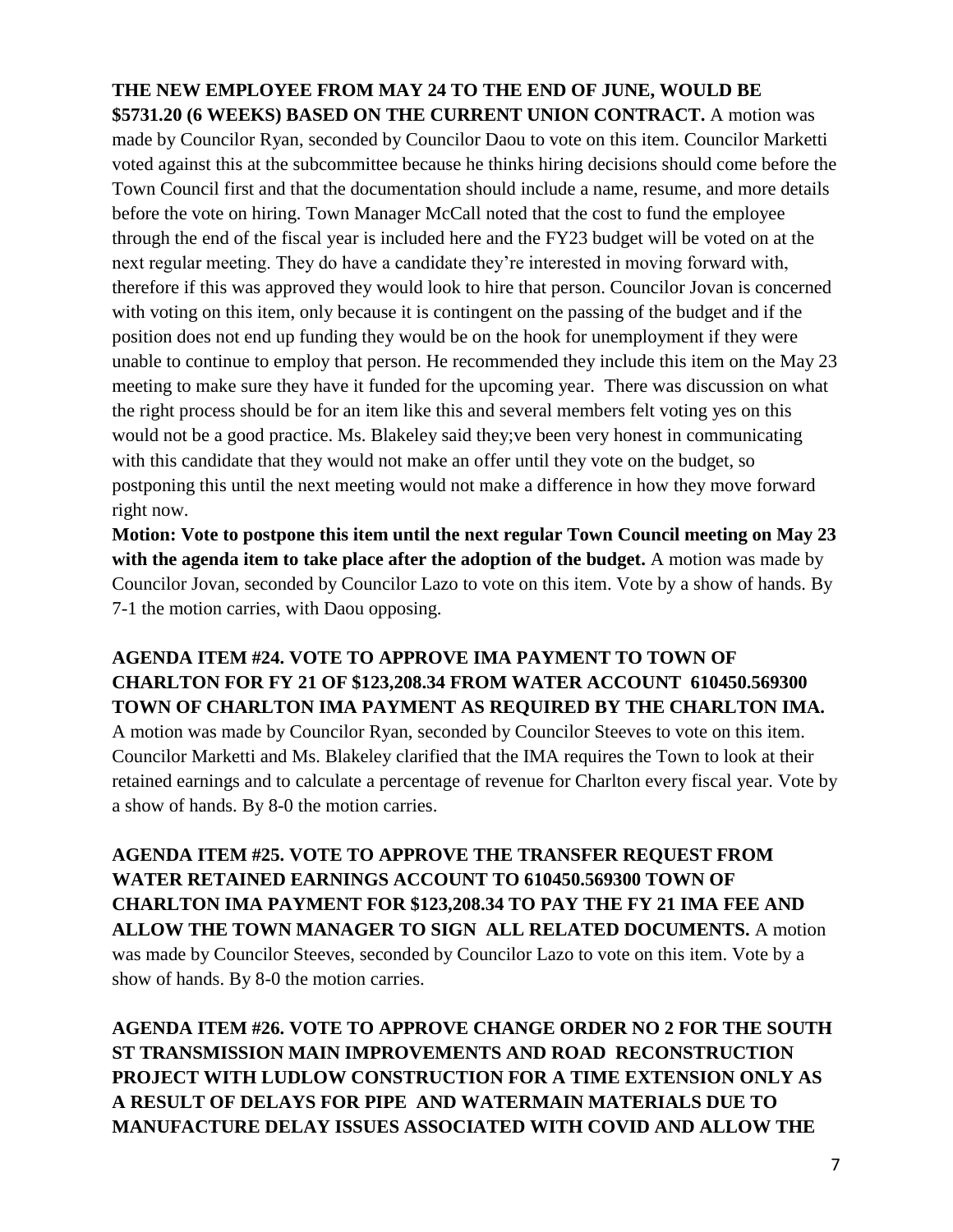**TOWN MANAGER TO SIGN ALL RELATED DOCUMENTS.** A motion was made by Councilor Jovan, seconded by Councilor Daou to vote on this item. Ms. Blakeley said this change order is just an extension of time due to the delays with getting materials, therefore this will be paved in the fall. Vote by a show of hands. By 8-0 the motion carries.

**AGENDA ITEM #27. VOTE TO APPROVE ROAD IMPROVEMENTS OF UP TO \$1,000,000 AS PROPOSED IN THE DPW RECOMMENDATIONS FOR 2022 PAVING PROJECTS DATED APRIL 20, 2022 TO INCLUDE ELLIS RD, MECHANIC & NORTH ST, MOON ST, AND COOMBS ST.** A motion was made by Councilor Jovan, seconded by Councilor Ryan to vote on this item. Councilor Marketti said the Town Council voted on a road improvement program last year where they also supported a best first approach. He said the pavement preservation list was presented in March 2021 that had four categories of work to be done with a total of 85 roads. He's pushed for a plan for this year and finally got one for 5 roads this year and wants to know why the number is such a steep decrease. He noted that the Council made a financial commitment and bonded money for roads, therefore he isn't sure why there aren't more roads on this list. He is trying to stick to the plan they mapped out when they voted on it as a Council. Ms. Blakeley said they have an existing crack sealing contract and not all of the roads on the list last year were completed, therefore those will be worked on this year which totals about \$60,000 of work. She will be coming to the Council with an additional transfer from snow and ice for the road improvement account in the near future as well. She said they picked a manageable amount for right now for several reasons, including the fact that the DPW will have vacant positions and they will be very overburdened. She also noted that there is a sharp increase in the cost of pavement which is why they had to go with a smaller list this year. Several Councilors thanked everyone involved with moving the road improvement plans forward. Town Manager McCall cautioned them that they may not see the projected marijuana revenue they were counting on because not all four facilities are operational. They had projected they'd have around \$1M by now, however they've only received about 25% of that. Vote by a show of hands. By 8-0 the motion carries.

**AGENDA ITEM #28. VOTE TO APPROVE THE PROPOSED JOB DESCRIPTION FOR IT DIRECTOR POSITION.** A motion was made by Councilor Ryan, seconded by Councilor Lazo to vote on this item. Town Manager McCall said they are looking to fill this position to ensure they have an in-house individual monitoring the technical needs and overseeing cyber security of the town. They wouldn't have a difficult time finding a part-time candidate for this role, therefore they're looking to go back to having a full-time employee. Vote by a show of hands. By 8-0 the motion carries.

**AGENDA ITEM #29. VOTE TO APPROVE THE ADDITION OF GRADE A10 TO SALARY SCHEDULE 1 FOR IT DIRECTOR POSITION.** A motion was made by Councilor Steeves, seconded by Councilor Ryan to vote on this item. Vote by a show of hands. By 8-0 the motion carries.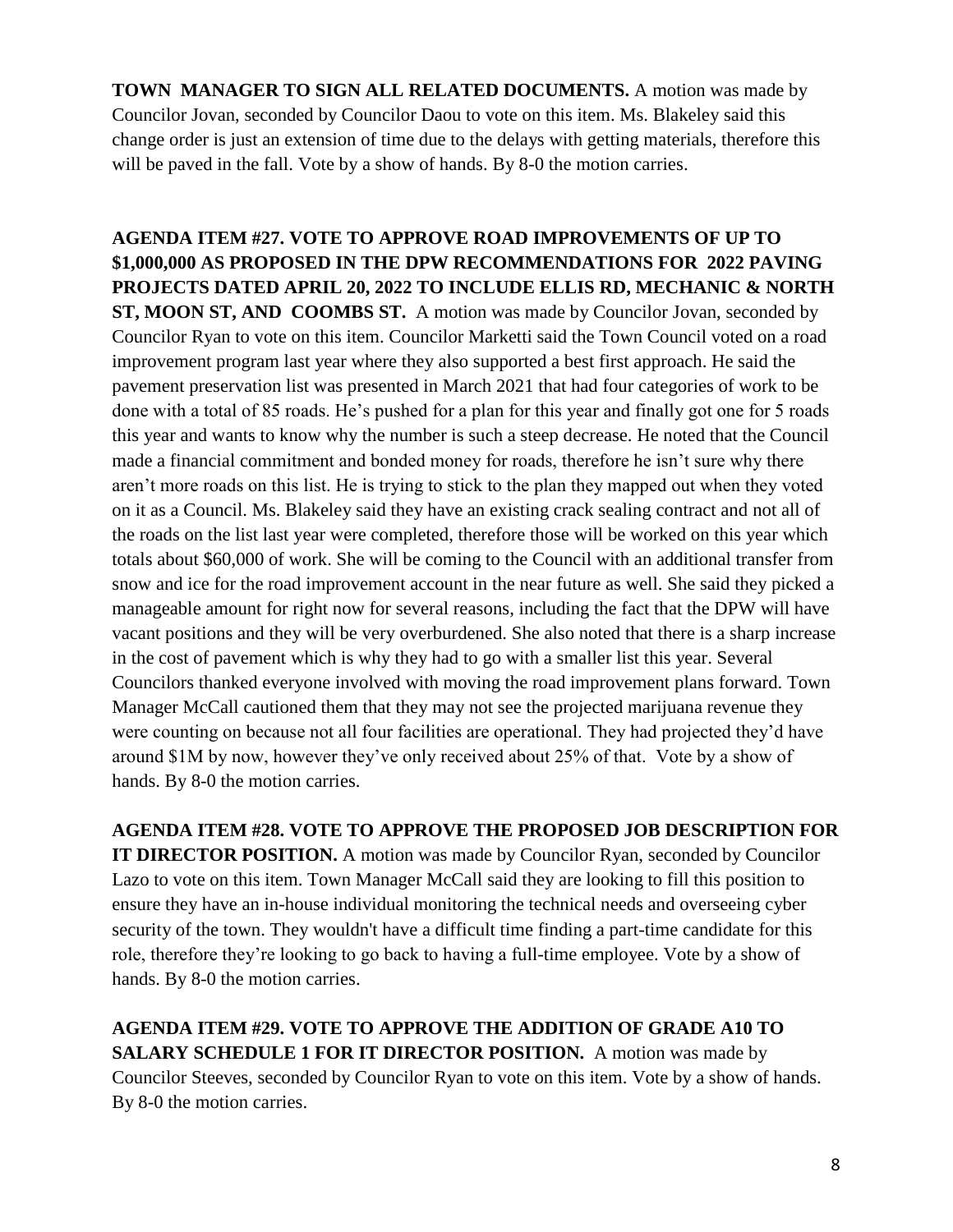### **AGENDA ITEM #30. SEWER DISCUSSION**

Town Manager McCall stated that the IMA with Sturbridge will be expiring in early 2023 and himself and Ms. Blakeley have been in discussions with their Town Administrator. Both towns have KP Law as counsel, however they can't represent them both for these negotiations unless both communities decide to use the same legal counsel. Sturbridge will be looking elsewhere, therefore they will also be going with other representation. He may come back for authorization to use special onsite counsel for the negotiation of the future of this contract. This contract will continue year to year once it's expired and there are some other legalities, therefore they need to determine the next steps. Councilor Marketti asked that in the future they provide more details for agenda items like these so the Council knows more about what will be discussed.

## **AGENDA ITEM #31. COUNCILORS FORUM**

- Councilor Marketti
	- Received a call from a constituent concerning the cable bill and hopes the new contract is underway soon to help protect citizens from increasing rates
	- Inquiry for Town Manager: Please provide an update on the Town Hall carpets
	- 5/13 and 5/14 book sale at the Jacob Edwards Library
	- 6/11: Morris St. Yard Sale
- Councilor Steeves
	- Town Manager: Please provide an update on Hunter's Ridge
	- $\circ$  5/31- Town Council Candidate forum and intro to School Committee candidates
	- $\circ$  5/25- last day to register to vote for 6/14 election
	- Encouraged Council to put pressure on the state for funding and to support H1223 and S665
	- Today is Victory day in Europe and those who served should be remembered
- Councilor Ryan
	- 5/14- Beautify Southbridge Day!
- Councilor Lazo
	- Has also received calls regarding high cable bills for seniors, he would love to see some sort of negotiations that spread the increases to younger people
	- Thanked Councilor Steeves and Maureen Doyle for putting on the debate this year to highlight the democratic process
	- He hopes they continue to trust and verify processes like they were able to tonight for one item
- Councilor Adams
	- $\circ$  5/30- Memorial Day Parade at 10:00 AM beginning in front of the Town Hall, heading down to the Honor Roll, and then end at the Gold Star Mothers

Response to cable inquiries: Town Manager McCall said they continue to reach out to their representatives at Charter and have included their issues with rates for seniors and other issues they'd like to address. They have been very diligent in their outreach, but continue to have a lack of response from Charter. Councilor Steeves recommended they reach out to other communities